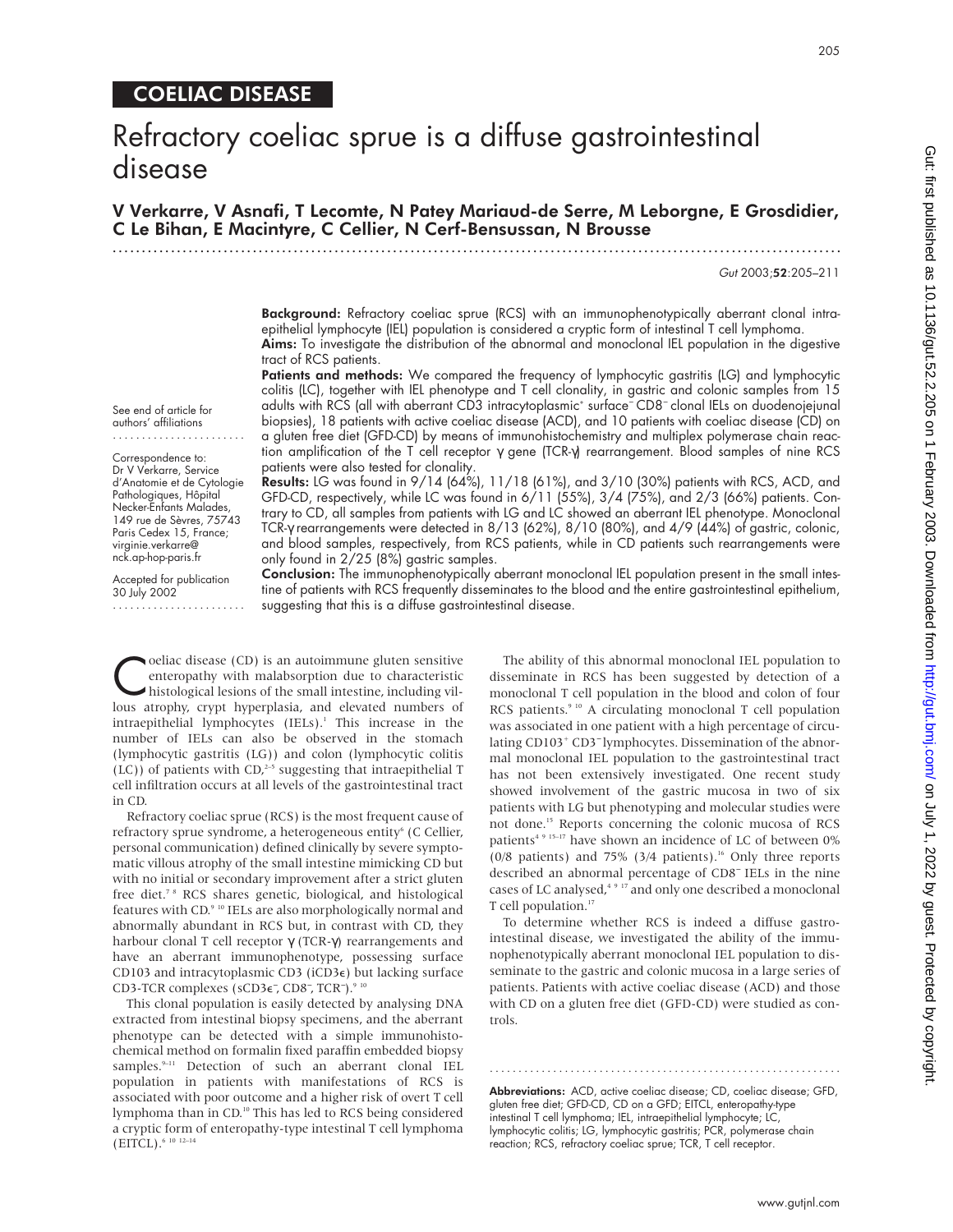#### Samples

Centralised biopsy samples were obtained from the pathology department of Necker-Enfants Malades Hospital; they had been collected from patients with RCS and CD at Georges Pompidou Hospital and by the French Coeliac Disease Study Group. All patients investigated here had been enrolled in a prospective study of lymphoma onset and gave informed consent, in keeping with the Helsinki declaration. The study was approved by the ethics committee of Necker-Enfants Malades Hospital in 1997.

#### Patients with RCS

Fifteen adults (12 women and three men), mean age 51 years (21–73), followed between 1992 and 2001 were studied. Ten of the 15 patients have been described in detail elsewhere.<sup>9 10</sup> Patients were only included in this study if stored frozen samples of gastric and/or colonic mucosa were available. Mean time between CD diagnosis and RCS diagnosis was 4.9 years (1.3–13.6). Eleven patients had initial clinical and histological improvement after gluten withdrawal after a mean of 6.2 years (range 2–13.6).

All five new patients fulfilled Trier's criteria for refractory sprue<sup>7 18</sup> and failed to improve clinically and histologically, either initially  $(n=3)$  or subsequently  $(n=2)$ , despite following a strict GFD for at least six months. At diagnosis (before starting a GFD), circulating antigliadin and/or antiendomysium IgA and/or IgG antibodies were detected in three of five patients tested. All five patients expressed the HLA-DQ2 allele, as shown by amplification of the DQB1 gene (InnoLipa, Abott, France). One patient had hyperlymphocytosis, 83% of circulating lymphocytes bearing the same phenotype as small intestine IELs (CD103<sup>+</sup>, sCD3∈<sup>-</sup>, iCD3∈<sup>+</sup>, CD2<sup>+</sup>, CD8<sup>-</sup>, CD4<sup>-</sup>, CD56<sup>−</sup> ). Treatment consisted of steroids, total parenteral nutrition  $(n=3)$ , anti-tumour necrosis factor  $(n=1)$  or hydroxy urea  $(n=1)$ . One patient developed EITCL, and five patients died of severe malabsorption.

All 15 patients had duodenal biopsy, 10 had jejunal biopsy during push enteroscopy, 13 had gastric biopsy, and 10 had colonic biopsy. Blood samples were collected from nine patients. Histological analysis of duodenal and jejunal biopsy specimens showed patchy villous atrophy ranging from type 3a to type 3c of Marsh's modified classification (Marsh grade II to IV).<sup>19</sup> The IEL phenotype was abnormal in all duodenojejunal samples, with a mean proportion of CD3<sup>+</sup>CD8<sup>−</sup> cells ranging from 91% (60–100%) to 94% (55–100%) in duodenal and jejunal biopsies, respectively. No overt T cell lymphomas were observed. All 15 duodenal and 10 jejunal biopsies had a monoclonal TCR-γ gene rearrangement.

#### Patients with coeliac sprue

Twenty eight patients with CD studied from 1996 to 1999 were separated into two groups according to their diet (normal or gluten free) and intestinal histological lesions.

#### Patients with active coeliac disease (ACD)

Eighteen patients (12 women and six men) were studied, three just after diagnosis and 15 after a mean of 8.4 years (1–30) on a normal or near normal gluten containing diet. Mean age at biopsy was 34 years (19–74) and mean age at diagnosis was 16 years (range 1–74). All 11 patients tested had the HLA-DQ2 phenotype. Of the 13 patients tested at the time of biopsy, two were positive for antiendomysium antibodies, three were positive for antigliadin antibodies, and eight were positive for both antibodies. All 18 patients had gastric and duodenal biopsies, and 11 had push enteroscopy with jejunal biopsies. Four patients had colonic and rectal biopsies to explore diarrhoea or profound anaemia. Histological and immunohistochemical studies of duodenal and jejunal biopsy specimens always showed partial to subtotal villous atrophy

(types 3a to 3c)19 and normal proportions of CD3+ CD8<sup>−</sup> IELs (2–44%, mean 11% in the duodenum; 5–43%, mean 26% in the jejunum). A polyclonal TCR-γ gene rearrangement was found in all 18 duodenal specimens and in all 11 jejunal specimens studied.

#### Patients with coeliac disease on a gluten free diet (GFD-CD)

Ten patients (seven women and three men) who had been on a strict GFD for a mean of 5.6 years (0.75–20) were studied. Mean age at biopsy was 37 years (range 17–73) and mean age at diagnosis was 30 years (range 1–54). All nine patients tested had the HLA-DQ2 phenotype. All five patients tested for antiendomysium antibodies at the time of biopsy were negative. All 10 patients had gastric and duodenal biopsies, and four had push enteroscopy with jejunal biopsies. Three patients had colonic or rectal biopsies for persistent diarrhoea. Histological analysis of duodenal and jejunal biopsy specimens showed normal villi (type 1 to type 2) in five cases<sup>19</sup> and normal villi to partial villous atrophy (type 1 to type 3a) in five cases. The IEL phenotype was normal in all duodenal and jejunal specimens, with a proportion of CD3+ CD8<sup>−</sup> IELs between 8% and 40% (mean 25%) and 8% and 32% (mean 21%), respectively. All 10 duodenal and four jejunal samples showed polyclonal TCR-γ gene rearrangement.

#### Histology and immunohistochemistry

Formalin fixed paraffin embedded samples were used for standard histological and immunohistological analysis.

IELs were counted by standard histological and immunohistochemical analysis. LG was defined by the presence of 25 or more IELs per 100 gastric columnar epithelial cells (surface and foveolar)<sup>2</sup> and LC was defined by increased ( $>$ 20%) lymphocytic infiltration of the superficial colonic epithelium.<sup>20</sup>

Immunohistochemical analysis was performed on Superfrost slides using 5 µm sections of 10% formalin fixed paraffin embedded samples, with a three stage indirect immunoperoxidase technique described elsewhere.<sup>11</sup> We used a rabbit polyclonal antibody directed against human CD3 (A0452) and a mouse monoclonal antibody directed against human CD8 (C8/144B, M703), both from Dako A/S (Glostrup, Denmark). Samples were pretreated with microwaves (3×5 minutes) for antigen retrieval in a 10 nmol/l citrate buffer, pH 6.0.

The percentage of labelled IELs was established on well oriented serial sections by two independent observers (VV and NPMDS) who counted 200–500 epithelial cells per section/ patient. When IEL numbers were significantly increased, the percentage of CD3 positive CD8 negative cells was deduced from the percentage of  $CD3^+$  IELs and that of  $CD8^+$  IELs, as follows:

% CD3+ CD8= IELs = % (CD3+) – % (CD8+)/% (CD3+).

The proportion of CD3<sup>+</sup>CD8<sup>-</sup> IELs was considered abnormal when higher than 52%.<sup>10</sup>

#### Molecular studies

Samples of gastric, duodenal, jejunal, and colonic mucosa used for molecular analysis were snap frozen in liquid nitrogen and stored at −80°C. DNA was extracted with phenol-chloroform from entire cryopreserved biopsy specimens pulverised with a frozen mortar, and from peripheral lymphocytes (0.5–1×10<sup>6</sup>), as previously described.<sup>9 10</sup>

TCR rearrangements were identified by amplifying TCR-γ V-J junctional regions in multiplex polymerase chain reactions (PCRs) using two distinct mixes and high resolution fluorescence analysis, as described in detail elsewhere.<sup>9 10 21</sup> PCR products were sized by means of high resolution analysis on an ABI PRISM 310 genetic analyser (Perkin-Elmer Applied Biosystems, Warrington, UK). In parallel, PCR products were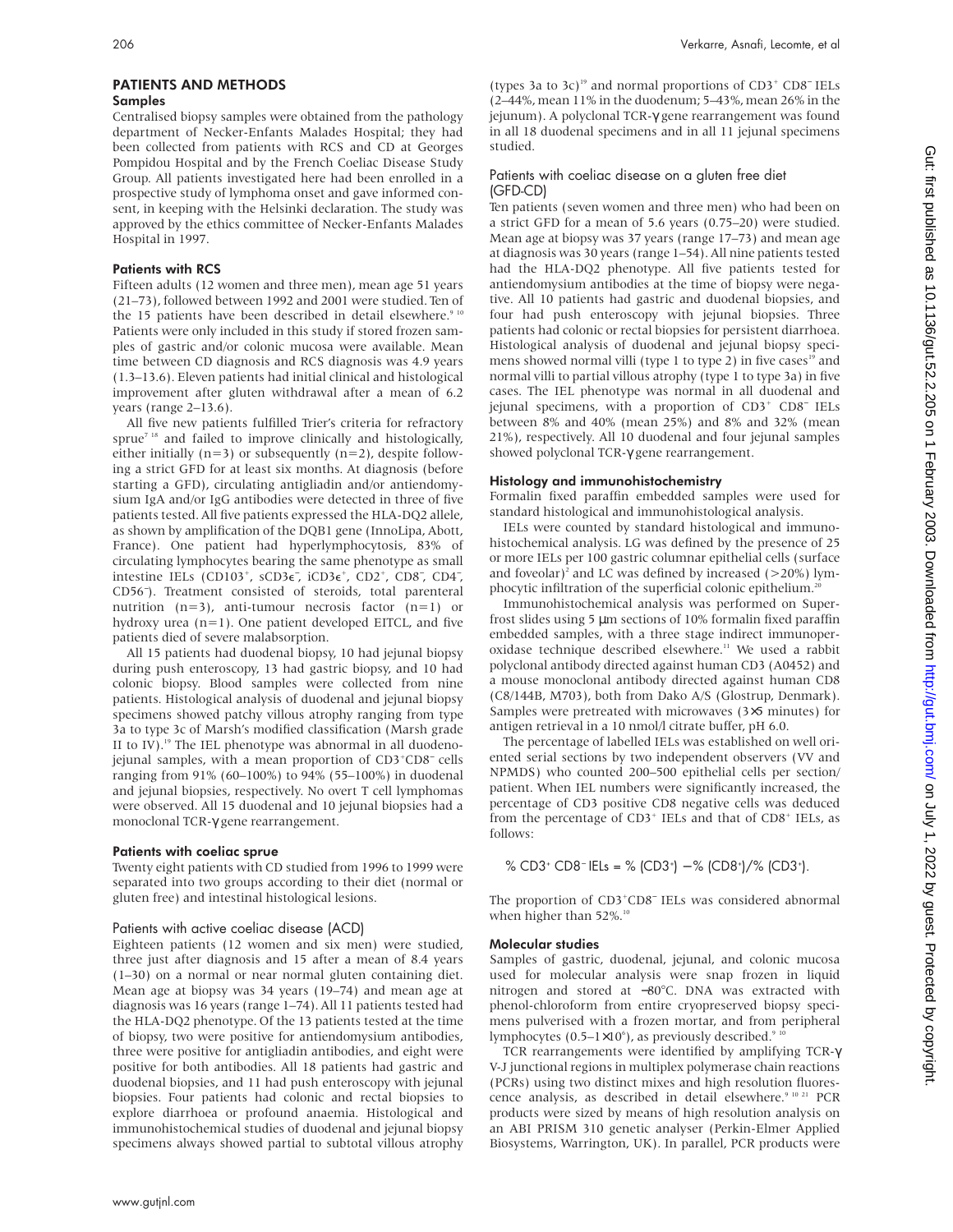Table 1 Histological aspects of gastric and colonic samples in patients with refractory coeliac sprue (RCS) and two groups of patients with coeliac disease (CD)

|           | <b>RCS</b>   | <b>ACD</b>   | GFD-CD         |
|-----------|--------------|--------------|----------------|
| LG+ACG    | 9/14 (64%)*† | 11/18 (61%)  | $3/10$ (30%)   |
| $LG+Hp$   | $2/9$ (22%)  | $6/11$ (55%) | $1/3$ (33%)    |
| LG only   | 7/9 (78%)    | $7/11$ (64%) | $2/3$ (66%)    |
|           |              | $Hp=2$       | $Hp=1$         |
| ACG only  | $1/14$ (7%)  | $2/18$ (11%) | $1(10\%)$ Hp=1 |
|           |              | $Hp=1$       |                |
| CG        | $2/14$ (14%) | 0/18         | 2(20%)         |
| <b>NG</b> | 2/14(14%)    | 5/13 (28%)   | 4 (40%)        |
| LC        | $6/11$ (55%) | $3/4$ (75%)  | $2/3$ (66%)    |
| <b>NC</b> | 5/11 (45%)   | $1/4$ (25%)  | $1/3$ (33%)    |

histological aspects/number of patients tested. ACD, active coeliac disease; GFD-CD, coeliac disease on a gluten free diet; ACG, active chronic gastritis; CG, chronic gastritis; NG, normal gastric biopsy; LG, lymphocytic gastritis; LC, lymphocytic<br>colitis; NC, normal colonic biopsy; Hp, Helicobacter pylori.<br>No significant difference between: \*RCS and ACD, or between †RCS and GFD-CD.

run on 10% polyacrylamide gels, stained with ethidium bromide, and viewed under ultraviolet light. Clonality was defined by the presence of one or two dominant bands.

#### Statistical analysis

For each biopsy site, results were compared between the RCS group and each CD control group (ACD and GFD-CD). The prevalence of LG and LC was compared using Fisher's exact test. Mean numbers of CD3<sup>+</sup> IELs, calculated percentage of CD3<sup>+</sup>CD8<sup>-</sup> IELs, and the percentage of samples bearing monoclonal TCR-γ gene rearrangements were compared using Wilcoxon scores (a non-parametric test). Differences were considered significant when p<0.05.

In RCS, the relation between detection of monoclonal TCR-γ rearrangement and the presence or absence of LG or LC was studied on gastric and colonic samples only. The positive predictive value of TCR-γ analysis was defined as the probability of having LG or LC when the TCR-γ gene rearrangement was monoclonal; the negative predictive value was defined as the probability of having normal gastric or colonic samples (with no IEL expansion) when the TCR-γ gene rearrangement was polyclonal.

#### RESULTS

#### Histological findings

Histological aspects of gastric and colonic samples in RCS and in the two groups of CD are shown in table 1. The mucosal architecture of the gastric and colonic biopsy samples was normal in the three groups. LG was present in 64% (9/14), 61% (11/18), and 30% (3/10) of patients in the RCS, ACD, and GFD-CD groups, respectively; LC was present in 55% (6/11), 75% (3/4), and 66% (2/3) of patients, respectively. No signs of overt T cell lymphoma or collagenous colitis were observed.

#### Immunohistochemical findings

The percentages of CD3<sup>+</sup>, CD8<sup>+</sup>, and CD3<sup>+</sup>CD8<sup>-</sup> IELs in duodenal, gastric, and colonic samples are shown in fig 1. Immunostaining patterns are illustrated in fig 2.

CD3 staining confirmed the rates of LG and LC obtained by histological analysis of gastric and colonic samples in the three groups. We found no significant difference between CD3+ IEL numbers in gastric and colonic samples from RCS, ACD, and GFD-CD patients. In contrast, median percentage of CD3+ CD8<sup>−</sup> IELs in LG and LC samples was significantly higher in the RCS group than in either of the two CD groups. Gastric and colonic samples from RCS patients with LG and LC always



**Figure 1** Intraepithelial lymphocyte (IEL) numbers (medians (interquartiles)) labelled with anti-CD3 (top) and anti-CD8 (middle), and calculated numbers of IELs expressing CD3 but not CD8 (CD3+ CD8<sup>−</sup> ) (bottom) in patients with acute coeliac disease (ACD), coeliac disease on a gluten free diet (GFD-CD), and refractory coeliac sprue (RCS), in duodenal, gastric, and colonic samples. Statistical analysis was based on non-parametric Wilcoxon scores. Note that the scale of the y axis is different in the three figures and depends on the mean number of IELs labelled by each antibody. RCS patients had significantly lower numbers of CD8<sup>+</sup> IELs and significant higher numbers of calculated CD3+ CD8<sup>−</sup> IELs. Significant difference (p<0.05) in the mean number of labelled IELs: \*between patients with ACD and

contained IELs with an abnormal phenotype, and the median proportion of CD3<sup>+</sup>CD8<sup>-</sup> IEL ranged from 54% to 100% (mean 83%) (fig 1).

#### Molecular analysis

Results of TCR-γ gene rearrangement analysis for the four biopsied sites and the three patient groups are summarised in tables 2 and 3. Figure 3 (A–C) shows cases of monoclonal and/or polyclonal TCR-γ gene rearrangements in RCS and CD.

We found a monoclonal TCR-γ rearrangement in 8/13 (62%) and 8/10 (80%) of gastric and colonic samples, respectively, from RCS patients, but in only 2/25 (8%) and 0/7 (0%) samples overall in the two CD groups (p<0.05). All monoclonal bands detected in gastric and colonic samples from RCS patients had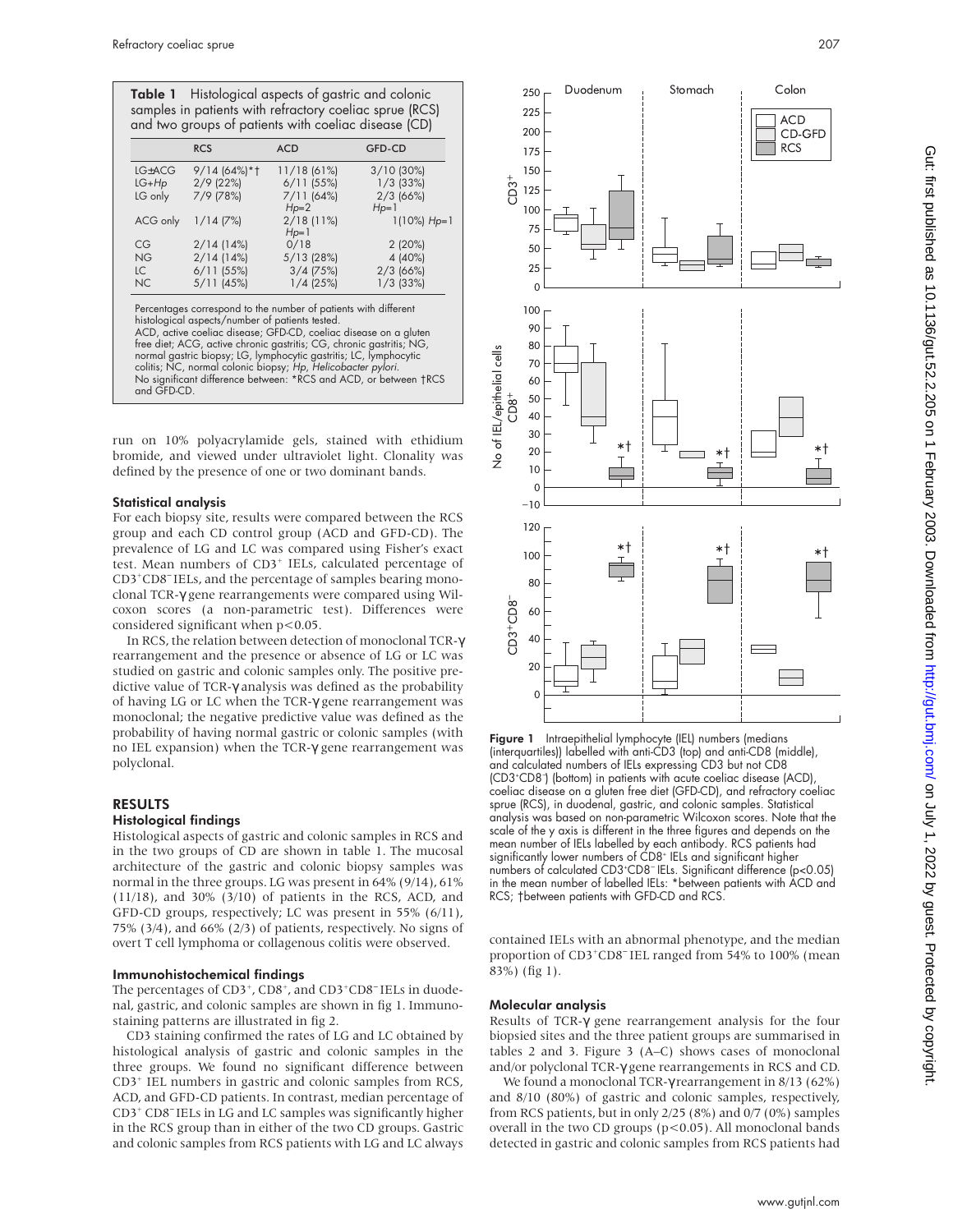

Figure 2 Immunohistochemical labelling with anti-CD3 (A, C, E, G) and anti-CD8 (B, D, F, H) in gastric (A, B, E, F) and colonic (C, D, G, H) biopsy samples from a patient with refractory coeliac sprue (RCS) (A–D) and a patient with active coeliac disease (ACD) (E–H), showing increased numbers of intraepithelial T lymphocytes in RCS (mostly positive for CD3 (A, C) but negative for CD8 (B, D)) and in ACD (mostly positive for both CD3 (E, G) and CD8 (F, H)). Original magnification ×200.

the same length as those found in corresponding duodenojejunal samples (fig 3A). Interestingly, among RCS patients, all but one of eight patients with LG and all six patients with LC had a monoclonal population compared with only 1/4 and 2/4 gastric and colonic samples from patients without LG and LC, respectively. Among the eight patients with a monoclonal population in the colonic mucosa, six gastric samples yielded the same monoclonal band and one yielded a polyclonal band (the last sample was not studied).

Table 3 Results of T cell receptor γ (TCR-γ) gene rearrangement analysis in gastric and colonic samples from patients with refractory coeliac sprue (RCS), according to the presence or absence of lymphocytic gastritis and lymphocytic colitis

|                          |              | <b>Gastric biopsy</b> |              | Colonic biopsy |  |
|--------------------------|--------------|-----------------------|--------------|----------------|--|
|                          | <b>IEL N</b> | LG                    | <b>IEL N</b> | LC             |  |
| Monoclonal<br>Polyclonal | 1/4<br>4/5   | 7/8<br>1/8            | 2/4<br>2/4   | 6/6<br>0/6     |  |

IEL N, normal number of intraepithelial lymphocytes (IEL); LG, lymphocytic gastritis; LC, lymphocytic colitis.

Investigation of TCR-γ gene rearrangements in blood cells revealed a monoclonal band identical in size to that of duodenojejunal, gastric (fig 3B), or colonic samples in four (44%) of nine RCS patients. We have previously described two of the four monoclonal blood samples studied here<sup>10</sup> and one of the polyclonal blood samples.10 All four patients with a circulating monoclonal population had monoclonal LG and/or LC, while only two of the five patients with a circulating polyclonal population had monoclonal LG and/or LC.

In the two CD groups, two patients with monoclonal patterns of the TCR-γ gene rearrangement were found in one gastric sample from each CD group and were not associated with a monoclonal population in the duodenal and jejunal samples tested. The first patient (with ACD) had a minor Vf1 monoclonal TCR-γ rearrangement and LG. The second patient (with GFD-CD) had a Vγ9 monoclonal TCR-γ rearrangement and was free of LG (not shown).

### **DISCUSSION**

This study confirms that CD is associated with diffuse epithelial T cell infiltration at all levels of the gastrointestinal tract. However, we found a higher incidence of LG and LC in patients with ACD and GFD-CD than previously described (10–45% LG and  $19-31\%$  LC).<sup>2-5</sup> The IEL phenotype was normal in CD patients with LG and LC, in keeping with previous studies.<sup>22-24</sup> The only two samples yielding monoclonal profiles in CD patients were from the stomach, and may have been due to the limited diversity of the T cell repertoire in human IEL.<sup>25</sup>

After excluding overt intestinal lymphoma, detection of an aberrant IEL phenotype (iCD3 $\epsilon^+$  chain but no sCD3 $\epsilon$ , TCR, CD4, or CD8), coupled with a monoclonal T cell rearrangement, confirms a diagnosis of RCS.<sup>10</sup> In the present study, the monoclonal phenotypically abnormal IEL population observed in the duodenal and jejunal mucosa of RCS patients was also found in the stomach and colon. The prevalence of LG (64%) and LC (55%) in our RCS patients, based on gastric and colonic biopsy, was higher than reported by Robert *et al* (respectively, 33% (2/6) and 0% (0/8)).<sup>15</sup> The percentage of

Table 2 Percentage of T cells with monoclonal T cell receptor γ (TCR-γ) gene rearrangements in patients with refractory coeliac sprue (RCS) and two groups of patients with coeliac disease (CD) (active coeliac disease (ACD) and coeliac disease on a gluten free diet (GFD-CD)) in gastric, colonic, and blood samples

| Blood                                                                   | Stomach                                                           | Colon                                                              | Duodenum                                                                 | Jejunum                                                                 |
|-------------------------------------------------------------------------|-------------------------------------------------------------------|--------------------------------------------------------------------|--------------------------------------------------------------------------|-------------------------------------------------------------------------|
| <b>ACD</b><br><b>GFD-CD</b><br><b>RCS</b><br>$4/9$ (44%)<br>$p^*$<br>p1 | $11\%$<br>/16<br>/9<br>(11%)<br>8/13<br>(62%)<br>< 0.01<br>< 0.05 | (0%)<br>0/4<br>0/3<br>$(0\%)$<br>8/10<br>(64%)<br>< 0.05<br>< 0.05 | 0/18<br>(0%)<br>0/10<br>(0%)<br>15/15<br>$(100\%)$<br>< 0.001<br>< 0.001 | (0%)<br>0/11<br>(0%)<br>0/4<br>$(100\%)$<br>10/10<br>< 0.001<br>< 0.001 |

Percentages correspond to the number of patients with monoclonality/number of patients tested. p values for comparisons between \*RCS and ACD, and †RCS and GFD-CD.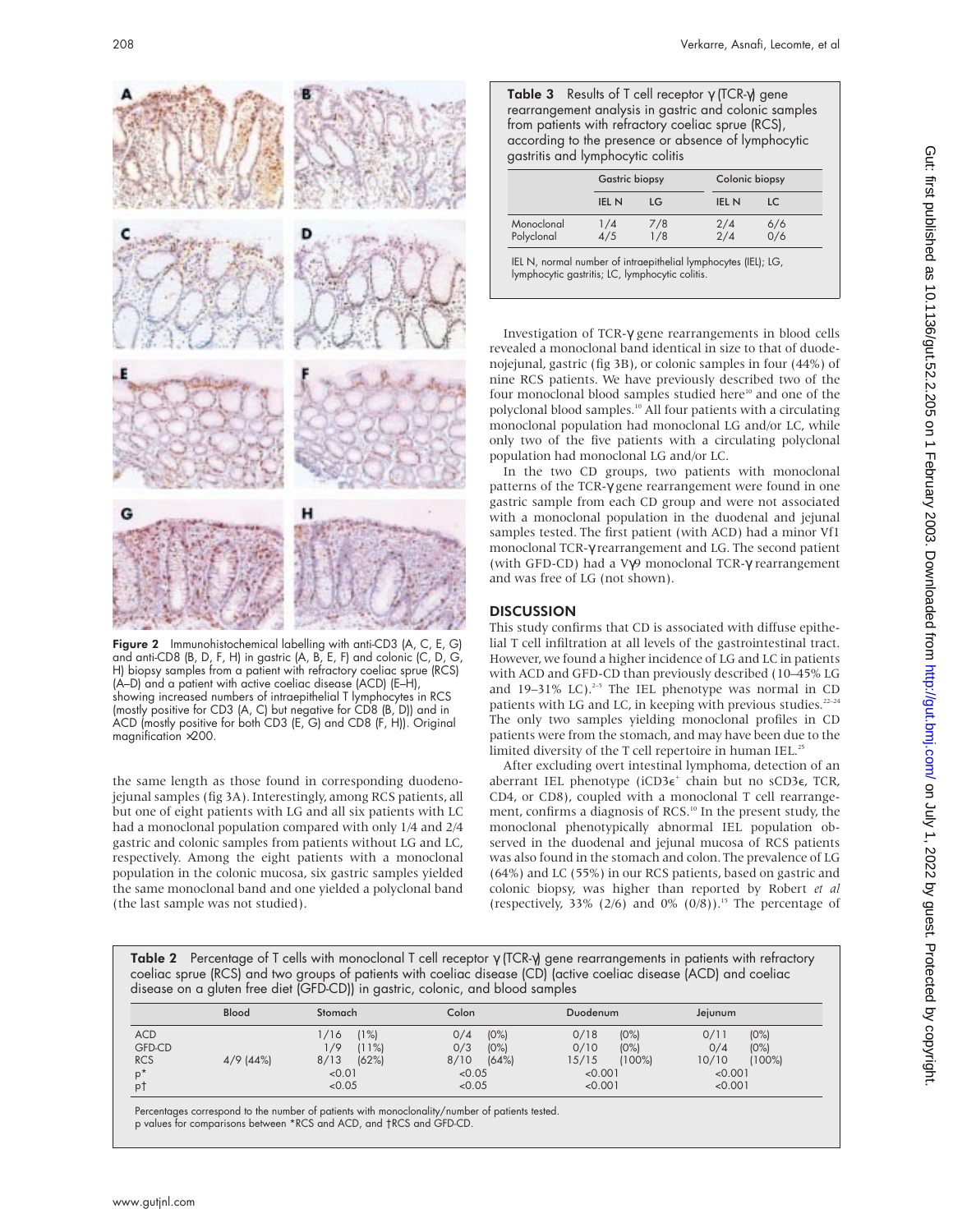BA)

A

B

 $\begin{array}{l} 0.0000 \\ 0.0000 \\ 0.0000 \\ 0.0000 \\ 0.0000 \\ \hline \end{array}$ 





Figure 3 GeneScan analysis of polymerase chain reaction (PCR) T cell receptor γ (TCR-γ) amplicons from DNA extracted from gastric, duodenal, jejunal, and colonic samples (A, C) and blood, duodenal, and gastric samples (B) from two patients with refractory coeliac sprue (RCS) (A, B) and one patient with active coeliac disease (ACD) (C). Both patients with RCS had biallelic monoclonal amplicons of the same length at all sites studied (in (A), a V9-J11 biallelic rearrangement of 228 and 238 base pairs and in (B), a biallelic rearrangement Vf1+V10 of 245 base pairs (top) and a V9-JII of 110 base pairs (bottom)). The patient with ACD had a polyclonal TCR-γ gene rearrangement in Vf1-V10 multiplex PCR (C1) and V9-V11 multiplex PCR (C2).

CD3+ CD8<sup>−</sup> IELs was always abnormal (>52%) in samples from RCS patients with LG and LC, and was significantly higher than in either CD group, as previously observed in duodenojejunal samples.9–11 The calculated proportion of CD3+ CD8<sup>−</sup> IELs in RCS patients was similar to that found by Bagdi *et al* using a double anti-CD3 and anti-CD8 staining method.<sup>1</sup>

We found a link between monoclonal TCR-γ rearrangements and the presence of LG or LC in RCS patients. Seven of eight gastric samples from RCS patients with LG were associated with a monoclonal T cell population (positive predictive value 87.5%) whereas four of the five gastric samples from RCS patients without LG had a polyclonal gene rearrangement (negative predictive value 80%).

In the colonic mucosa of RCS patients, all six cases of LC were associated with a monoclonal T cell population, and the positive predictive value of TCR-γ analysis was 75% (6/8). In contrast, 50% (2/4) of colonic samples from RCS patients without LC had a polyclonal gene rearrangement (negative predictive value 100%). The difference between the size of the abnormal population detected by molecular and immunohistochemical methods is probably due to the better sensitivity of the molecular approach.

The monoclonal population detected in RCS was stable. Indeed, the monoclonal T cell population persisted in seven patients biopsied 2–4 times at duodenal and jejunal sites during a period of 1–6 years (mean 3.3 years), and in three patients biopsied twice at a gastric site during a period of 1–2 years. A polyclonal population was detected on three occasions in gastric samples from the same patient (not shown).

A link between gastric and colonic extension was observed. Diffusion of the abnormal monoclonal population was detected simultaneously in colonic and gastric samples from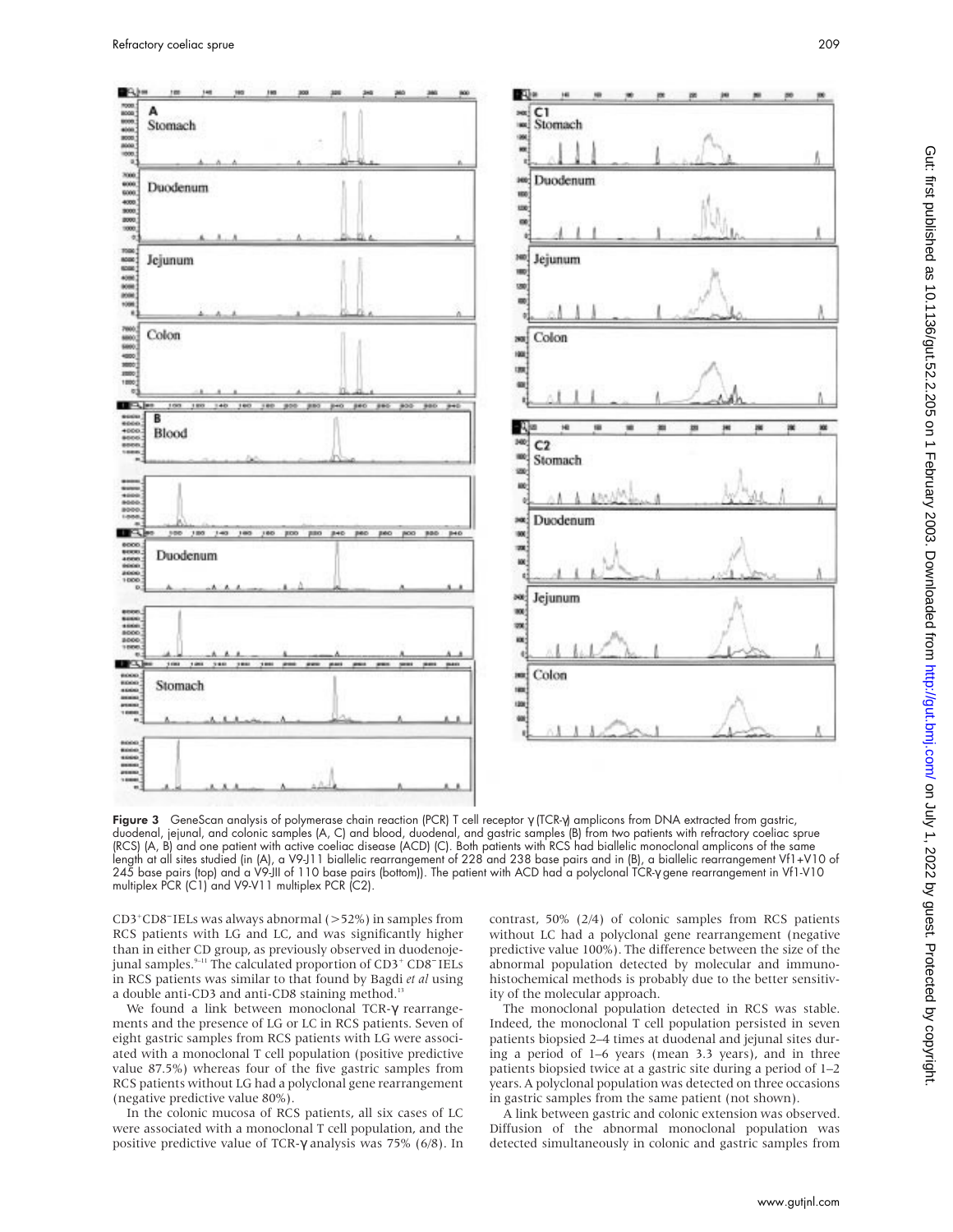six RCS patients on the basis of TCR-γ gene rearrangement, and in five patients on the basis of IEL counts and immunohistochemistry. A link between LG and LC has previously been observed in 38% (5/13) to 50% (2/4) of patients with CD.<sup>35</sup> Comparison of clonality in contemporary blood and gastrointestinal samples showed concordance in 7/9 patients (78%); four of these cases were monoclonal and three were polyclonal. None of the patients had a monoclonal circulating profile or a polyclonal gastrointestinal profile while the reverse situation was seen in two cases. These data suggest that gastric and colonic monoclonal profiles do not result from contaminating circulating lymphocytes in intestinal samples. This is confirmed by the correlation between TCR-γ clonality and histological findings. Among the five patients with a high percentage of circulating CD103<sup>+</sup>CD3<sup>-</sup> lymphocytes (20–83%, mean 39%), one of whom also had hyperlymphocytosis, four had a monoclonal blood sample.

RCS is associated with a poor outcome and appears to carry a higher risk of ulcerative jejunitis and EITCL compared with CD.10 26 The latter is aggressive, and is the most common primary gastrointestinal T cell tumour arising from intraepithelial T cell lymphocytes.27 28 Several molecular studies have shown the link between RCS and subsequent EITCL. Identical clonal rearrangements are found in the duodenal mucosa of patients with RCS who subsequently develop overt T cell lymphomas, and also in patients who develop ulcerative jejunitis.6 9 10 12 13 17 Moreover, phenotypic abnormalities identical to those found in RCS have been demonstrated in IEL distant from EITCL.<sup>6 29</sup> EITCL essentially arise in the small intestine but other sites have been described, such as mesenteric lymph nodes, skin, and liver.<sup>9 10 26</sup> Only very rare cases of EITCL involving the stomach and colon have been described<sup>30-32</sup> and most were associated with or contiguous to a site in the small intestine.26 33 The lack of relevant clinical and pathological data in the rarely reported cases of primary gastric or colorectal T cell lymphoma makes it impossible to determine the exact incidence of EITCL. Evidence of such a case has been reported in a CD patient who developed multiple refractory gastric ulcers associated with a small intestinal lymphoma,<sup>34</sup> while an RCS patient developed intestinal overt lymphoma associated with ulceration throughout the gastrointestinal tract, including the stomach.<sup>17</sup> Moreover, two reports describing four cases of gastric T cell lymphoma suggested that the tumour cells were derived from IELs, on the basis of CD103 expression or marked epitheliotropism.<sup>35</sup> 36

Therefore, although gastric and colonic EITCL is rare, the presence of an abnormal monoclonal IEL population in gastric and colonic biopsy samples from RCS patients requires close follow up to detect subsequent development of overt T cell lymphoma. The presence of a monoclonal aberrant T cell IEL population disseminated throughout the gastrointestinal epithelium in RCS reinforces the hypothesis of malignancy in this setting. Mechanisms of diffusion and expansion of this population have been poorly understood until now. A recent study suggests that interleukin 15 may play a key role in IEL expansion in RCS (Mention *et al*, submitted).

In conclusion, this study shows that the monoclonal phenotypically aberrant IEL population present in the small intestine of patients with refractory coeliac sprue frequently disseminates to the gastric and colonic mucosa and to the blood. Molecular evidence that morphologically benign IELs in the gastric and colonic mucosa may harbour a monoclonal T cell population suggests that RCS is a diffuse gastrointestinal process.

#### ACKNOWLEDGEMENTS

We thank J-P Monnet for his technical assistance, the French Coeliac Disease Study Group for recruitment of refractory sprue patients, Professor JC Delchier for providing data on a patient with RCS, and E Delabesse for his help with molecular studies. This work was supported by the PHRC AOM96082 and the Fondation Grâce de Monaco.

#### ..................... Authors' affiliations

**V Verkarre,** Department of Pathology and Université René<br>Descartes-Paris V (EA219), AP-HP, Hôpital Necker-Enfants Malades, 75015 Paris, France, and INSERM EMI-0212, Faculté Necker-Paris V, 75015 Paris, France

**N Brousse, M Leborgne, N Patey Mariaud-de Serre,** Department of<br>Pathology and Université René Descartes-Paris V (EA219), AP-HP, Hôpital Necker-Enfants Malades, 75015 Paris, France

V Asnafi, E Macintyre, Department of Biological Hematology, AP-HP, Hôpital Necker-Enfants Malades, 75015 Paris, France

C Le Bihan, Department of Biostatistics, AP-HP, Hôpital Necker-Enfants Malades, 75015 Paris, France

N Cerf-Bensussan, INSERM EMI-0212, Faculté Necker-Paris V, 75015 Paris, France

C Cellier, E Grosdidier, T Lecomte, Department of Gastroenterology, AP-HP, Hôpital Européen Georges Pompidou, 75015 Paris, France

#### **REFERENCES**

- 1 **Fasano A**, Catassi C. Current approaches to diagnosis and treatment of celiac disease: an evolving spectrum. Gastroenterology 2001;120:636–51.
- 2 Feeley KM, Heneghan M A, Stevens FM, et al. Lymphocytic gastritis and coeliac disease: evidence of a positive association. J Clin Pathol 1998:51:207-10.
- 3 Wolber R, Owen D, DelBuono L, et al. Lymphocytic gastritis in patients with celiac sprue or spruelike intestinal disease. Gastroenterology 1990;98:310–15.
- 4 Fine KD, Lee EL, Meyer RL. Colonic histopathology in untreated celiac sprue or refractory sprue: is it lymphocytic colitis or colonic lymphocytosis? Hum Pathol 1998;29:1433–40.
- 5 Wu TT, Hamilton SR. Lymphocytic gastritis: association with etiology and topology. Am J Surg Pathol 1999;23:153-8.
- 6 Daum S, Weiss D, Hummel M, et al. Frequency of clonal intraepithelial T lymphocyte proliferations in enteropathy-type intestinal T cell lymphoma, coeliac disease, and refractory sprue. Gut 2001;49:804–12.
- 7 Trier JS, Falchuk ZM, Carey MC, et al. Celiac sprue and refractory sprue. Gastroenterology 1978;75:307–16.
- 8 Trier JS. Celiac sprue. N Engl J Med 1991;325:1709–19. 9 Cellier C, Patey N, Mauvieux L, et al. Abnormal intestinal intraepithelial
- lymphocytes in refractory sprue. *Gastroenterology* 1998;114:471–81.<br>10 **Cellier C**, Delabesse E, Helmer C, *et al*. Refractory sprue, coeliac<br>disease, and enteropathy-associated T-cell lymphoma. French Coeliac Disease Study Group. Lancet 2000;356:203–8.
- 11 Patey-Mariaud De Serre N, Cellier C, Jabri B, et al. Distinction between coeliac disease and refractory sprue: a simple
- immunohistochemical method. Histopathology 2000;37:70–7. 12 Carbonnel F, Grollet-Bioul L, Brouet JC, et al. Are complicated forms of celiac disease cryptic T-cell lymphomas? Blood 1998;92:3879–86.
- 13 Bagdi E, Diss TC, Munson P, et al. Mucosal intra-epithelial lymphocytes in enteropathy-associated T-cell lymphoma, ulcerative jejunitis, refractory celiac disease constitute a neoplastic population. Blood 1999;94:260–4.
- 14 Brousse N, Verkarre V, Patey-Mariaud de Serre N, et al. Is complicated celiac disease or refractory sprue an intestinal intra-epithelial cryptic T-cell lymphoma? Blood 1999;**93**:3154–5
- 15 Robert ME, Ament ME, Weinstein WM. The histologic spectrum and clinical outcome of refractory and unclassified sprue. Am J Surg Pathol 2000;24:676–87.
- 16 **DuBois RN**, Lazenby AJ, Yardley JH, *et al.* Lymphocytic enterocolitis in<br>patients with 'refractory sprue'. JAMA 1989;**262**:935–7.<br>17 **Daum S**, Hummel M, Weiss D, *et al.* Refractory sprue syndrome with
- clonal intraepithelial lymphocytes evolving into overt enteropathy-type intestinal T-cell lymphoma. Digestion 2000;62:60-5.
- 18 Trier JS. Diagnosis of celiac sprue. Gastroenterology 1998;115:211– 16.
- 19 Oberhuber G, Granditsch G, Vogelsang H. The histopathology of celiac disease: time for a standardized report scheme for pathologists. Eur J Gastro Hepatol 1999;11:1155–94.
- 20 Cellier C, Cervoni JP, Patey N, et al. Gluten-free diet induces regression of T-cell activation in the rectal mucosa of patients with celiac disease.<br>A*m J Gastroenterol* 1998;**93**:1527–30.
- 21 Delabesse E, Burtin ML, Millien C, et al. Rapid, multifluorescent TCRG Vgamma and Jgamma typing: application to T cell acute lymphoblastic leukemia and to the detection of minor clonal populations. Leukemia 2000;14:1143–52.
- 22 Oberhuber G, Bodingbauer M, Mosberger I, et al. High proportion of granzyme B-positive (activated) intraepithelial and lamina propria<br>lymphocytes in lymphocytic gastritis. *Am J Surg Pathol* 1998;**22**:450–8.
- 23 Lynch D, Sobala G, Dixon M, et al. Lymphocytic gastritis and associated small bowel disease: a diffuse lymphocytic gastroenteropathy. J Clin Pathol 1995;48:939-45.
- 24 Mosnier J, Larvol L, Barge J, et al. Lymphocytic and collagenous colitis: an immunohistochemical study. Am J Gastroenterol 1996;91:709.
- 25 Blumberg R, Yockey C, Gross G, et al. Human intestinal intraepithelial lymphocytes are derived from a limited number of T cell clones that utilize
- multiple Vbeta T cell receptor genes. *J Immunol* 1993;**1993**:5144–53.<br>26 **Gale J,** Simmonds PD, Mead GM, *et al*. Enteropathy-type intestinal T-cell lymphoma: clinical features and treatment of 31 patients in a single center. J Clin Oncol 2000;18:795–803.